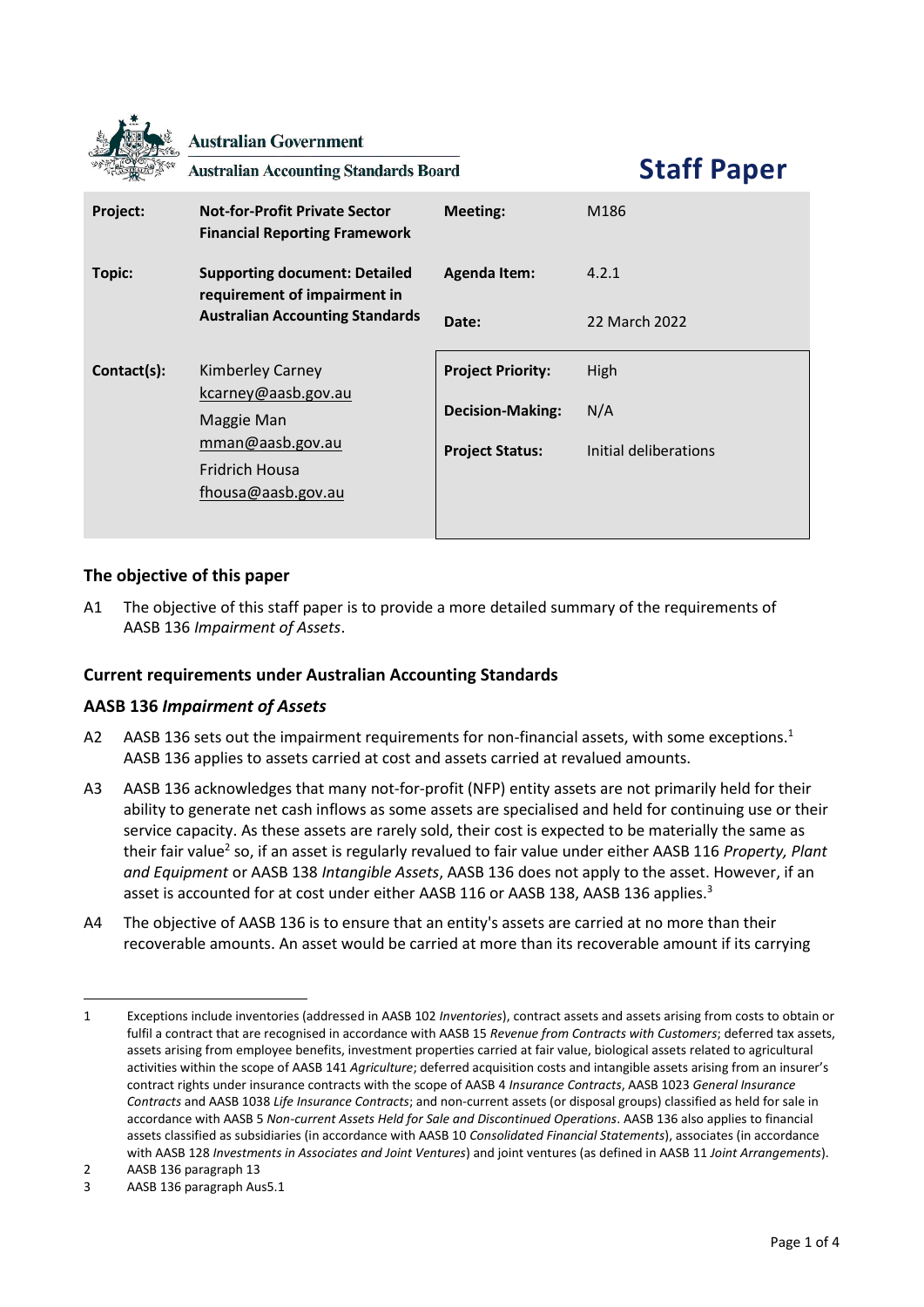amount exceeds the amount to be recovered through use or sale of the asset. Where this occurs, the asset is described as impaired and AASB 136 requires the entity to recognise an impairment loss.

- A5 At the end of each reporting period, an entity assesses whether there are any indicators of impairment for any asset in the scope of AASB 136. AASB 136 lists examples of internal and external impairment indicators. Only where an indication of impairment exists is an entity required to determine the asset's recoverable amount.
- A6 However, there are some assets that are tested for impairment annually, regardless of whether an indicator exists:
	- (a) goodwill;
	- (b) indefinite life intangible assets; and
	- (c) intangible assets not yet available for use.

## **Cash-generating unit (CGU)**

- A7 AASB 136 notes that it may not be possible to assess an individual asset for an indication of impairment because the asset does not generate cash inflows that are largely independent of those from other assets, and the asset's value in use (VIU) cannot be estimated to be close to its fair value less costs of disposal (FVLCD). In such cases, impairment testing is performed at the level of the CGU. CGUs must comprise assets which are to be identified consistently from period to period, unless a change is justified. The carrying amount of a CGU shall be determined on a basis consistent with the way the recoverable amount of the CGU is determined. References to an asset in the remainder of this section include references to CGUs.
- A8 An assets recoverable amount is the higher of its FVLCD and VIU.
	- (a) FVLCD is the amount that would be received to sell an asset in an orderly transaction between market participants at the measurement date, less the costs of disposal. 4
	- (b) VIU is the present value of the future cash flows expected to be derived from an asset or CGU. An asset's value in use reflects:
		- (i) an estimate of the future cash flows the entity expects to derive from the asset;
		- (ii) expectations about possible variations in the amount or timing of those future cash flows;
		- (iii) the time value of money, represented by the current market risk-free rate of interest;
		- (iv) the price for bearing the uncertainty inherent in the asset; and
		- (v) other factors, such as illiquidity, that market participants would reflect in pricing the future cash flows the entity expects to derive from the asset.
- A9 It is not always necessary to determine both an asset's FVLCD and its VIU. If either of these amounts exceeds the asset's carrying amount, the asset is not impaired and it is not necessary to estimate the other amount.
- A10 Estimating the VIU of an asset involves the following steps:
	- (a) Estimating the future cash inflows and outflows to be derived from continuing use of the asset and from its ultimate disposal. The cash flows are based on budgets and forecasts after excluding any estimated cash inflows and outflows associated with enhancements to the asset's performance, and cash flows from financing activities or income tax receipts or payments. Risk factors are included in either the cash flows or the discount rate, and not in both. Projections should cover a maximum period of five years unless a longer period can be justified.

<sup>4</sup> Under AASB 13 *Fair Value Measurement* there are three levels of FV hierarchy for inputs to measure FV.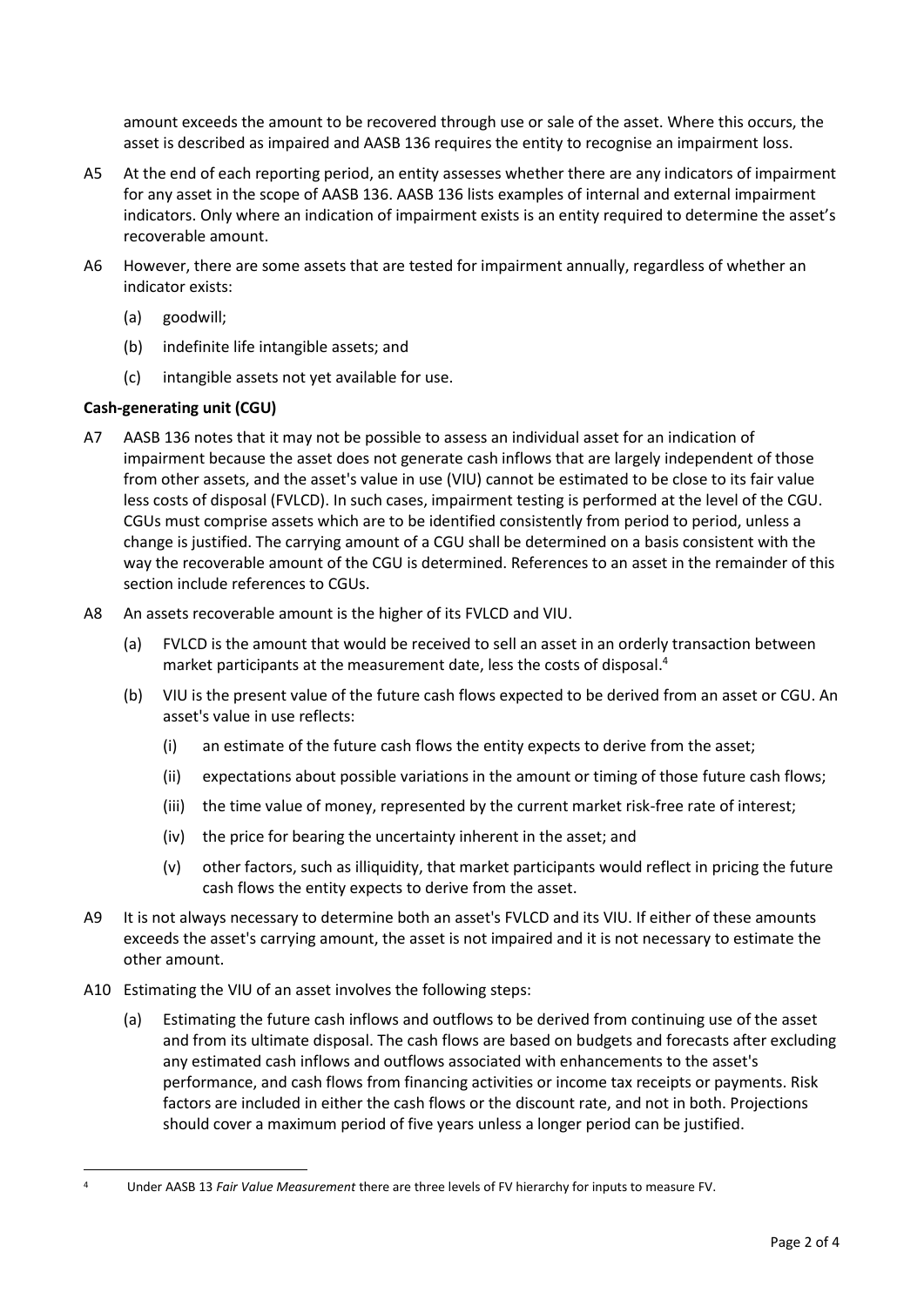(b) Applying the appropriate discount rate to those future cash flows. The discount rate is a pre-tax rate that reflects current market assessments of the time value of money and the risks specific to the asset for which the future cash flow estimates have not been adjusted.

### **Recognising and measurement of an impairment loss**

A11 Where an asset's recoverable amount is less than that asset's carrying amount, the carrying amount must be reduced to the recoverable amount of the asset and the reduction amount (impairment loss) is recognised as an expense. If the asset is carried at a revalued amount, the impairment loss is treated as a revaluation decrease in accordance with the relevant accounting standard.

### **Allocation of an impairment loss in a CGU**

- A12 In the case of a CGU, any impairment loss is allocated:
	- (a) first to reduce the carrying amount of any goodwill allocated to the CGU; and
	- (b) then to other assets of the CGU pro rata on the basis of the carrying amount of each asset in the CGU.
- A13 The carrying amounts of individual assets within a CGU must not be reduced below the highest of fair value less costs of disposal (if determinable), value in use (if determinable) or zero. The amount of any impairment loss that would otherwise have been allocated to an individual asset is allocated pro rata to the other assets of the CGU.

### **Timing of recoverable amount testing**

A14 Impairment testing for intangible assets which need to be tested on an annual basis (i.e. goodwill, indefinite life intangibles and intangibles not yet available for use) need not be performed at the end of the reporting period, as long as it is conducted at the same time each year. Different intangible assets may be tested for impairment at different times. However, where such an asset was initially recognised during the current period, that asset shall be tested for impairment before the end of the current annual period.

#### **Reversal of an impairment loss**

A15 An entity assesses at the end of each reporting period whether there is any indication that an impairment loss recognised in prior periods for an asset other than goodwill may no longer exist or may have decreased. If any such indication exists, the entity shall estimate the recoverable amount of that asset. An impairment loss recognised for goodwill cannot be reversed.

#### *Reversing an impairment loss for an individual asset*

- A16 Where an indication of impairment reversal exists, the asset's recoverable amount is assessed. If the impairment loss has reversed, the increased carrying amount cannot exceed the carrying amount (net of depreciation or amortisation) that would have been determined had no impairment loss been recognised in prior year.
- A17 A reversal of an impairment loss is recognised immediately in profit or loss, unless the asset is carried at a revalued amount in accordance with another Standard in which case the reversal is treated as a revaluation increase in accordance with that Standard. After reversal, the depreciation/amortisation charge is adjusted in future periods to allocate the asset's revised carrying amount, less its residual value (if any), on a systematic basis over its remaining useful life.
- A18 As NFP entities are able to revalue assets on a class-by-class basis, rather than asset-by-asset basis, an impairment loss on a revalued asset is recognised in other comprehensive income to the extent that the impairment loss does not exceed the amount in the revaluation surplus for the class of asset. Such an impairment loss on a revalued asset reduces the revaluation surplus for the class of asset.